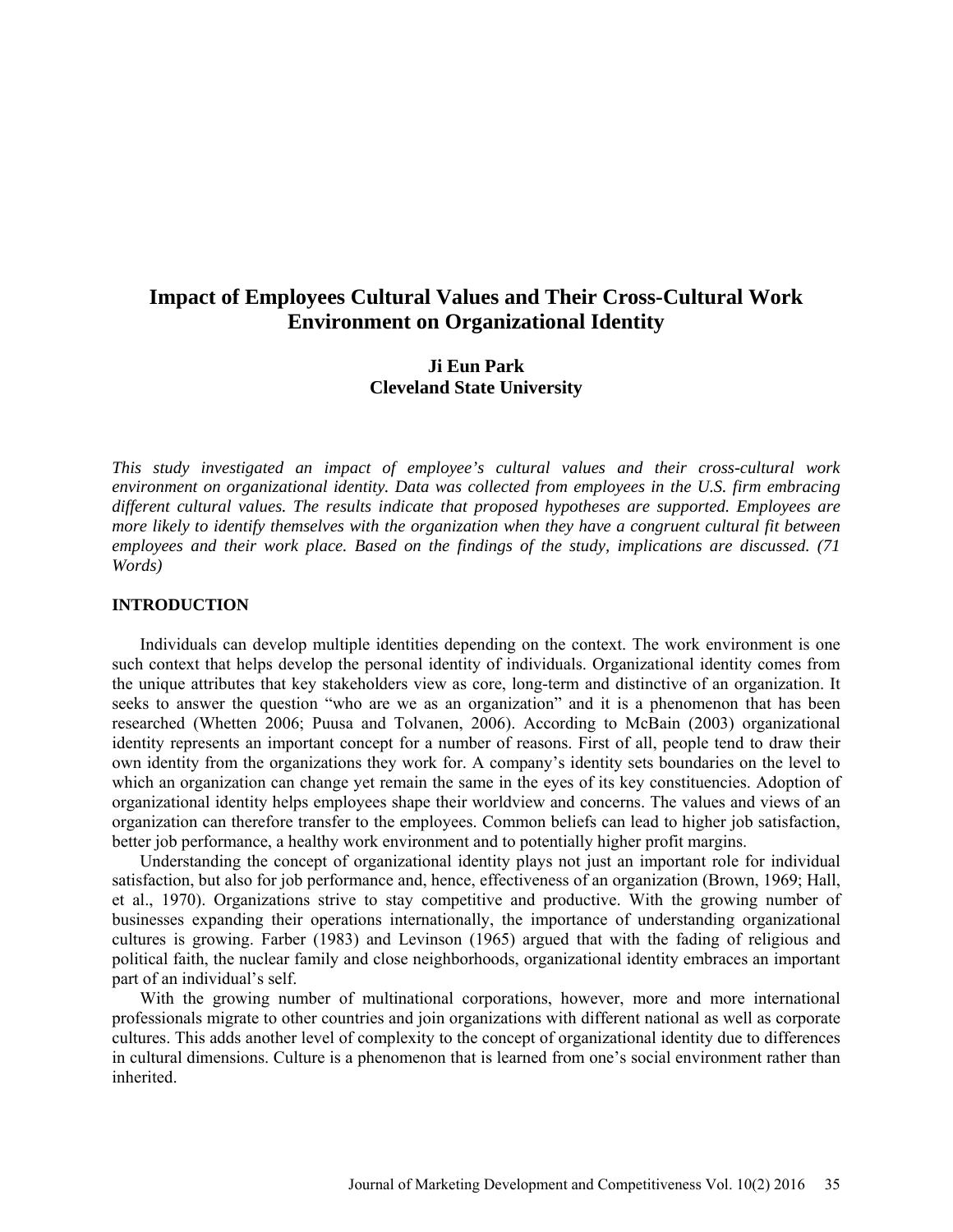The results of the American time use surveys by the Bureau of Labor statistics have shown that an average American worker between the ages  $25 - 54$  worked 8.6 hours per day (2010). Since Hofstede argues that culture is learned from our social environment and the average person spends a large amount of time at work (36%), organizational culture plays an important role to an individual. This clearly indicates that the work environment plays a significant role in the daily lives and that the working environment can influence individuals.

Individuals that were born and raised in other nations (unlike from the American culture) may face challenges when entering a new job position in different cultures. Concepts such as power distance and level of collectivism in each environment play an important role to understand the employee's heritage as well as the new job environment. This study investigates the relationship between organizational identity and cultures. The authors will analyze the relationship between each individual's cultural dimensions and their level of organizational identity with their current organization. The main purpose of this study is to understand how cultural dimensions influence organizational identity, specifically how congruent or incongruent personal and organizational culture affects the level of organizational identity.

#### **LITERATURE REVIEW**

#### **Organizational Identity**

Ashforth and Mael (1989) show that individuals identify with multiple social groups based on their social environments. Organizational identity is connected to the perceived distinctiveness of the organization's principles and practices relative to those of similar groups (Oakes and Turner, 1986). Prestige is the other important precursor which allows individuals to identify themselves with a group to enhance their self-esteem (Ashforth and Mael, 1989). This concept becomes more complicated when cultural aspects are related to organizations and its values and practices. Hofstede (1991) defines culture as "the collective programming of the mind which distinguishes the members of one group or category of people from another". Individuals develop cultural traits through generational and traditional impacts. The way people think, talk, listen, act, etc. varies across the globe and for multinational corporations to operate effectively it is essential to understand cultural differences and to adjust practices accordingly.

Organizational identity is a widely researched and important topic that tries to define how people perceive themselves with their organizations. It is the identification of one's belongingness to an organization where the individual defines himself at least partly as a member of the organization. It further tackles the notion of people identifying themselves with the success and failures of their organizations (Ashforth and Mael, 1989). Since organizational identity varies from one organization to the other*,* research with coherent theoretical foundations is scant. Organizational identity, however, has also been identified as a specific form of social identity, in which individuals share the successes, failures and status of the group. According to Hall et al. (1970) organizational identification is "the process by which the goals of the organization and those of the individual become increasingly integrated and congruent" (pp. 176-177). Individuals working within the same organizations do not need to interact with one another, yet they "define themselves in terms of the same social category membership" (Turner, 1984, p.530) or psychological group.

Social identification allows individuals to feel loyal to an organization and its culture. Turner (1982) described social identity as "the cognitive mechanism which makes group behavior possible" (p. 21). Socialization within an organization has the potential to increase the internalization of organizational values and practices. "Through self-stereotyping, individuals take on prototypical characteristics of the group which allows them to feel part of the group and which leads to their identification with the group" (Ashforth and Mael, 1989, p.27).

Social identity theory also explains antecedents of organizational identity. The belongingness, distinctiveness of values, and practices of a group describe that individuals differentiate their group from others who provides a unique identity (Oaks and Turner, 1986). For employees, belongingness may be caused due to specific in-group identification within the organization. The organization's successes and failures may be associated with own successes and failures since social identity affects self-esteem.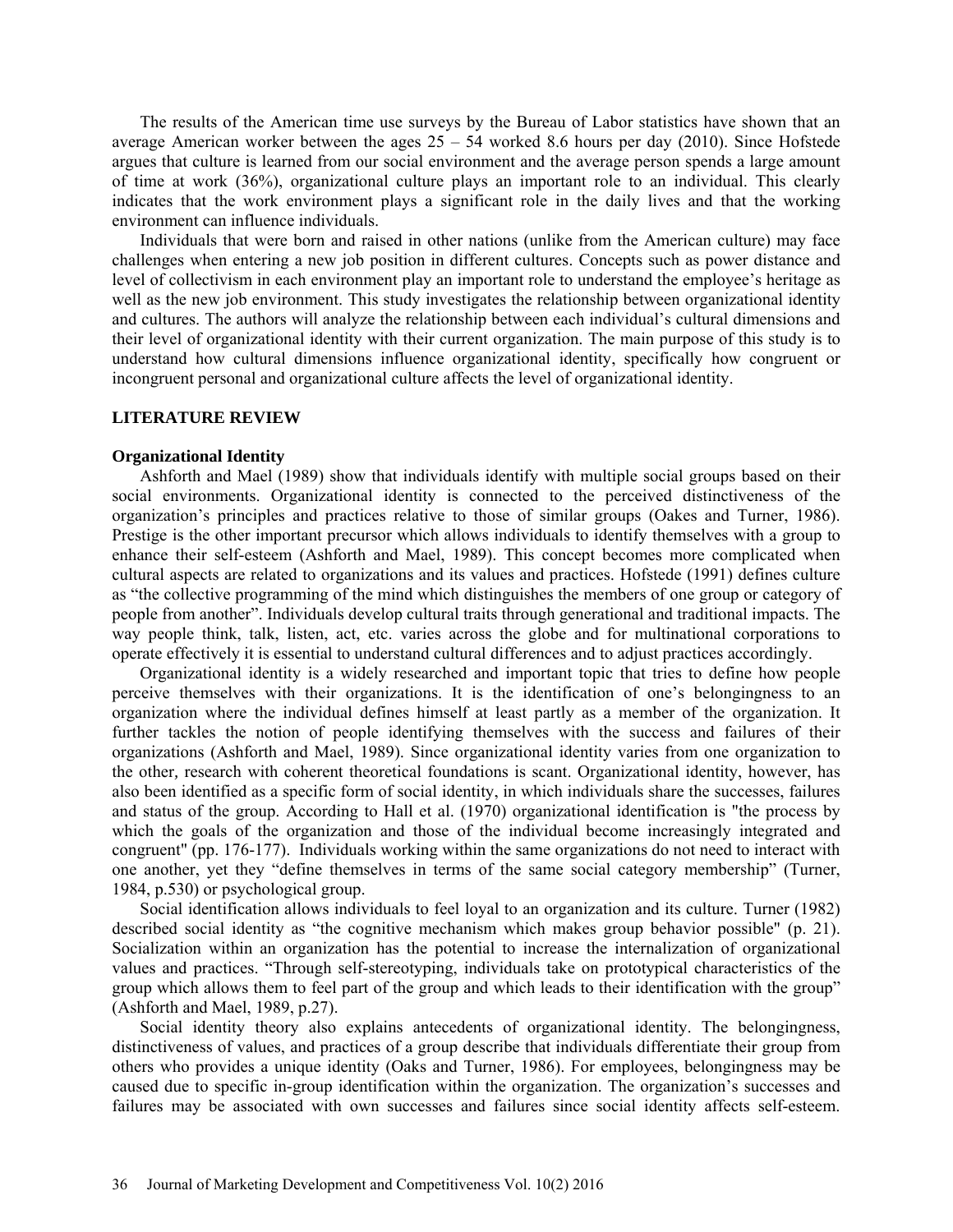Perceived organizational prestige was related to organizational identification (Mael and Ashforth, 1992). Within organizations we often see "bandwagon effects" (Ashforth, 1997) when a great idea is supported and spreads throughout the entire organization. If a company shares its successes and profits with its employees, individuals cognitively identify themselves with the winner and as part of the success. Prestige, therefore, represents an important factor that can contribute to organizational identity. Several research studies have found out that the awareness of distinct out-groups increases the homogeneity of the in-group. The more an individual becomes aware of an out-group, the more likely he/she will identify with the in-group. As employees, on the other hand, they are less likely to experience competing demands from department-level or occupational identities (Albert and Whetten, 1985) which allows employees to associate with the group in more traditional ways such as similarities, likings, common history, etc.

These antecedents represent important factors for in-group formation that may affect the identification with the group and the organization. With spreading these factors across the organization, Ashforth and Mael (1989) argue that organizational identity is prevalent. Employees tend to choose activities similar to the most important aspects of their personal identities, which they then support for the group and the organization.

## **Cultural Dimensions**

Understanding workplace values in different nations has been a focus for many researchers including Hofstede (1980). Hofstede analyzed five main cultural dimensions, two of which are closely studied in this research study. Two out of the five cultural dimensions defined are researched and tested in this study: high vs. low power distance and individualism vs. collectivism. The concept of power distance describes the degree to which less powerful members of organizations accept and expect unequal distribution of power. Power distance in particular affects the way people think about organizations. It answers the question "Who has the power to decide what?" (Hofstede, 1989). Individualism focuses on the relationship between the individual and the group and the degree to which they are integrated (Hofstede, 1996). Individualism affects one's thinking about the people in the organizations, rather than about organizations themselves. Hofstede (1980) further suggested that low power distance and individualistic societies are rather loose cultures which foster change and innovation. The other three dimensions include comparisons between masculine and feminine cultures, the level of uncertainty avoidance, and the added dimension of long term orientation.

There are several reasons why the author chose to research power distance and individualism rather than uncertainty avoidance, masculinity and long term orientation. First of all, these two cultural dimensions received a great deal of attention by Hofstede (1980) as well as many other researchers for the past thirty years. Secondly, long term orientation is a dimension that is still fairly new and only twentyfive countries have received an official score (Hofstede, 1991). Furthermore, the United States score on the masculinity index is neither on the higher nor the lower end of the spectrum and cannot be clearly categorized (with a score of 62 on a scale of 5 to 95). The author believes that the concepts of power distance and individualism will have a greater impact for the working environment of this research study for international employees.

With the growing number of multinational corporations and the shifting of human resources all around the world, however, the topic of organizational identity becomes more complicated. In order to stay competitive, organizations send expatriates to different locations and/or invite foreigners to work at their domestic facility. This shift adds an additional constraint to organizational identity: what happens in the context of incongruent cultural fit between employees' personal culture and the organization's culture and will foreign born and raised employees be less likely to identify themselves with the organization? This research study will add to Hofstede (1980) theory by testing if employees from different national cultures that differ from those in the work environment will identify themselves with their organization.

Cultures differ in their power distance, the extent to which the less powerful members of institutions and organizations within a country expect and accept that power is distributed unequally (Hofstede, 2001). Employees who live and work in a country that has a high score on the power distance index (PDI) tend to expect and desire inequalities among people. Subordinates expect to be told what to do by their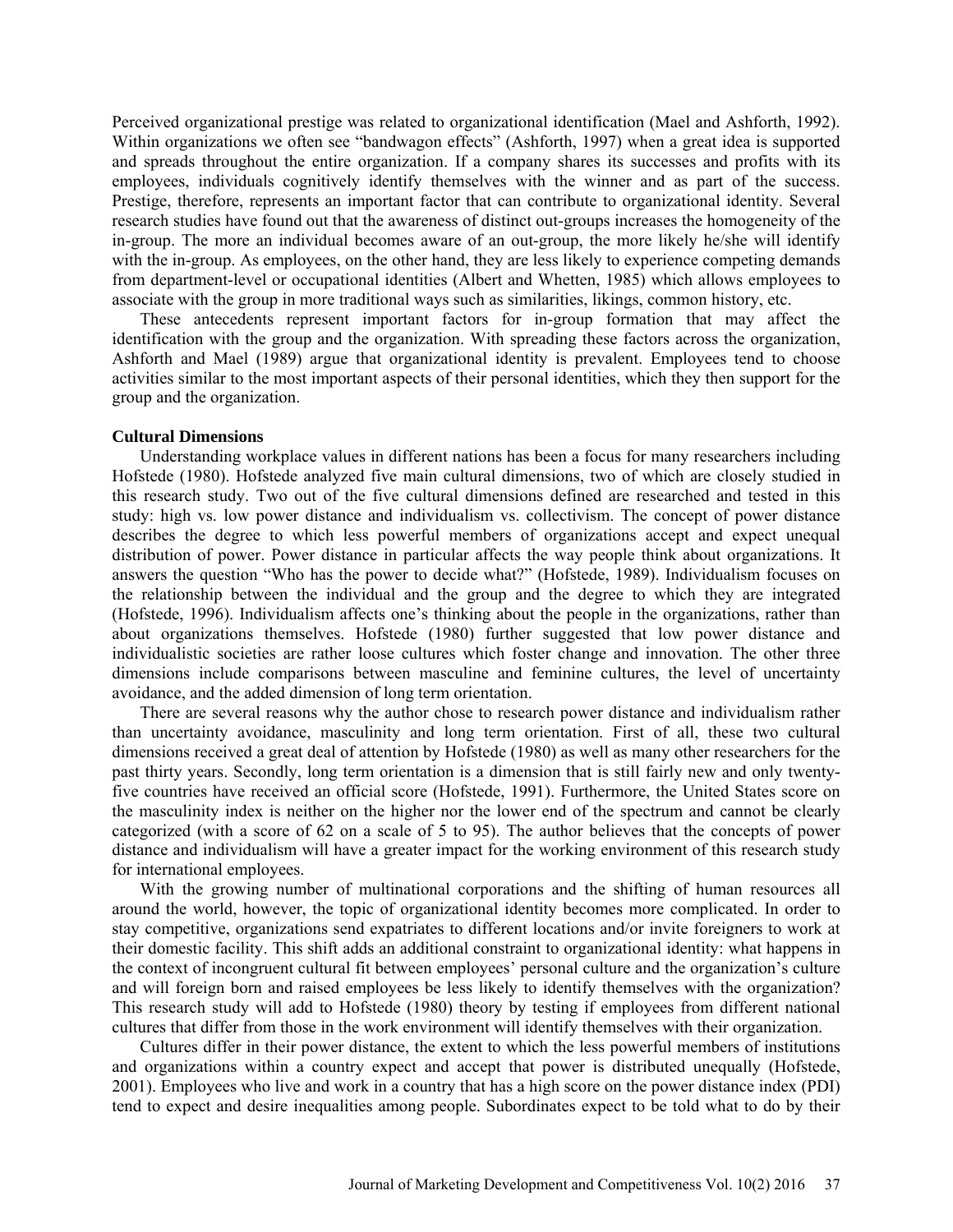autocratic boss (Hofstede, 2001). Employees that live and work in a country with a low PDI score believe that inequalities among people should be minimized and that there should be interdependence between less and more powerful people. Subordinates expect to be consulted by their democratic superior.

Countries that score high on the individualism index (IDV) are characterized by respect for privacy, a preference for personal decision making, and low dependence on the organization for fulfilling leisure time, improving skills and receiving benefits. In collectivist cultures, on the other hand, thorough training, satisfactory workplace conditions, and good benefits are preferred. The prime motivator in a collectivist society is the desire for a safe physical and emotional environment (Daniels, et al., 2004).

A case study about the Levi Strauss Company tried to introduce collective team-based production into several individualistic U.S. plants. Overseas managers observed high productivity in a variety of Asian plants; however, employees did not identify themselves with the new system and disliked it. The productivity level sunk and Levi Strauss decided to return to a more appropriate system for their domestic staff (Daniels, et al., 2004). This lack of belonging to the organization caused the productivity to drop.

Therefore, the author expects that organizational identification is weaker when people from a collectivist and high power distance culture are required to work in an individualistic and low power distance environment. Employees with different cultures may face challenges due to their different cultural perceptions and expectations from those at work. Individuals experiencing these cultural differences may not identify themselves with the organizations while individuals experiencing similar cultural values identify themselves with the organization.

### **HYPOTHESES DEVELOPMENT**

The purpose of this research study is to investigate the relationship between organizational identity and cultural dimensions. It is hypothesized that organizational identification is related to the organization's culture relative to those of comparable groups (Ashforth and Mael, 1989). International employees that expatriate to the United States may be challenged by facing opposing cultural values. Hofstede's research has shown that the United States have a low power distance (PDI of 40 out of 104). This cultural dimension demonstrates that within an American work environment subordinates and superiors consider each other as existentially equal with fairly decentralized organization (Hofstede, 1991). On the other side of the spectrum are countries such as Malaysia with a high power distance (highest score of 104). Organizations in countries with high power distance tend to be centralized and inequalities among employers and employees are both expected and desired. When a Malaysian individual expatriates to work in an American organization, he may face cultural differences that may hinder him from identifying with the ingroup, to perceive the group as distinct and to feel prestige for being part of the group because these factors are essential for the identification of an employee with his or her organization (Mael and Ashforth, 1992).

Employees with similar cultural values, however, may face fewer challenges in their working environments. An employee expatriating from the Netherlands (with a PDI of 38) to the United States is able to associate with the less hierarchy in organizations as well as the decentralized environment. The degree of environmental change is smaller for an employee with a similar power distance culture. He or she may be more likely to establish belongingness to the group and identify with the organization. Therefore, we hypothesize that:

## *H1: Organizational identification is stronger when people coming from a low power distance culture work in an environment with a low power distance culture than people from a high power distance culture.*

According to the Hofstede, the U.S. is highly individualistic culture (highest IDV score of 91) where employees are expected to act according to their own interest. In highly collectivistic cultures such as Malaysia (with an IDV of 26 out of 91) the relationship between the employee and the employer is perceived in moral terms (similar to a family link). When these two cultures converge, numerous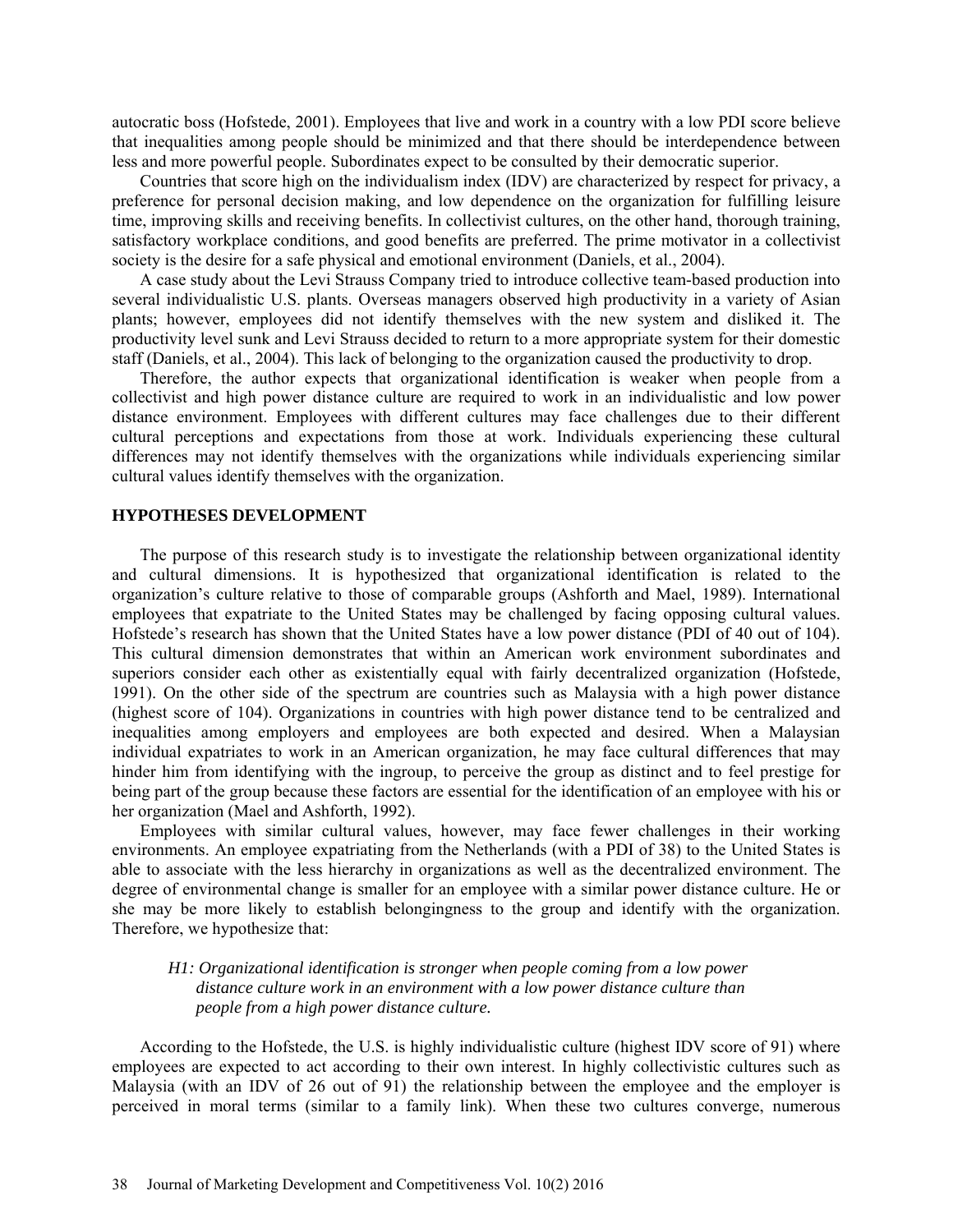challenges will be faced. An employee from a high level of collectivistic culture is required to adapt to the cultural changes within an American organization. Since values are deep-seated, this challenge may delay the process of feeling part of a group, which in return may cause the employee to identify himself less with the organization.

Social Identity Theory has shown evidence that people associate each other with individuals of equal cultural background. People growing up in individualistic nations tend to look after themselves and are aware of the notion that tasks are more important than relationships (Hofstede, 1991). These employees from the similar individualistic culture may perceive themselves as part of the distinctive work environment and feel a stronger sense of belongingness to the group than employees with collectivistic values. Therefore, we hypothesize that:

*H2: Organizational identification is stronger when people coming from an individualistic culture work in an individualistic culture than people coming from a collectivistic culture.*

#### **METHODOLOGY**

#### **Sample**

The survey was implemented in the U.S. based non-profit organization in the north east region in the US. The American-born and raised employees as well as international employees from various countries working in an organization are the respondents of this study. Seventy-one employees, who currently work at the organization, were asked to fill out a self-administered, paper-and-pencil, one-page survey. Each employee has a mailbox at the headquarter in which the surveys were distributed along with a small incentive (candies). Email reminders were also sent out to the employees to encourage participation and to ensure that the survey is anonymous. The descriptive summary of the respondents is exhibited in Table 1. Of the 71 respondents, 30.3% were international employees. Among all participants, 61.2% were men and the average age was 25 years. The majority has had work experience prior to working for the organization with an average of 4.14 years. For only 26.8% of all respondents, their positions with the current organization represented their first employment experience.

#### **Measurement and Reliability**

All scales have been derived from the extant literature. The questions are based on a Likert response scale with a 5-point format from  $1=$  strongly disagree to  $5 =$  strongly agree. For measures of the dependent variable, organizational identity, six items were used based on the scale developed by Ashforth and Mael (1989) and modified for this study; a) When someone criticizes the company, it feels like a personal insult, b) I am very interested in what others think about the company, c) When I talk about the company, I usually say 'we' rather than 'they', d) The company's successes are my successes, e) When someone praises the company, it feels like a personal compliment, f) If a story in the media criticized the company, I would feel embarrassed. This scale has been used in various business studies (i.e., DeConnick, 2011; Rouzies, 2011). The reliability test of this scale shows a high level of internal consistency, achieving a Cronbach alpha of 0.87.

To measure employee's cultural values of power distance and collectivism, two methods were used. First, Hofstede's indices were used for measuring employee's cultural values; power distance and collectivism. Since Hofstede's scale has been used for a variety of studies across various behavioral science disciplines using numerous different countries, it is appropriate to employ this measurement for this research study. The Hofstede's cultural values range from 0 to 1 with 0 representing low power distance and high individualism and 1 representing high power distance and high collectivism.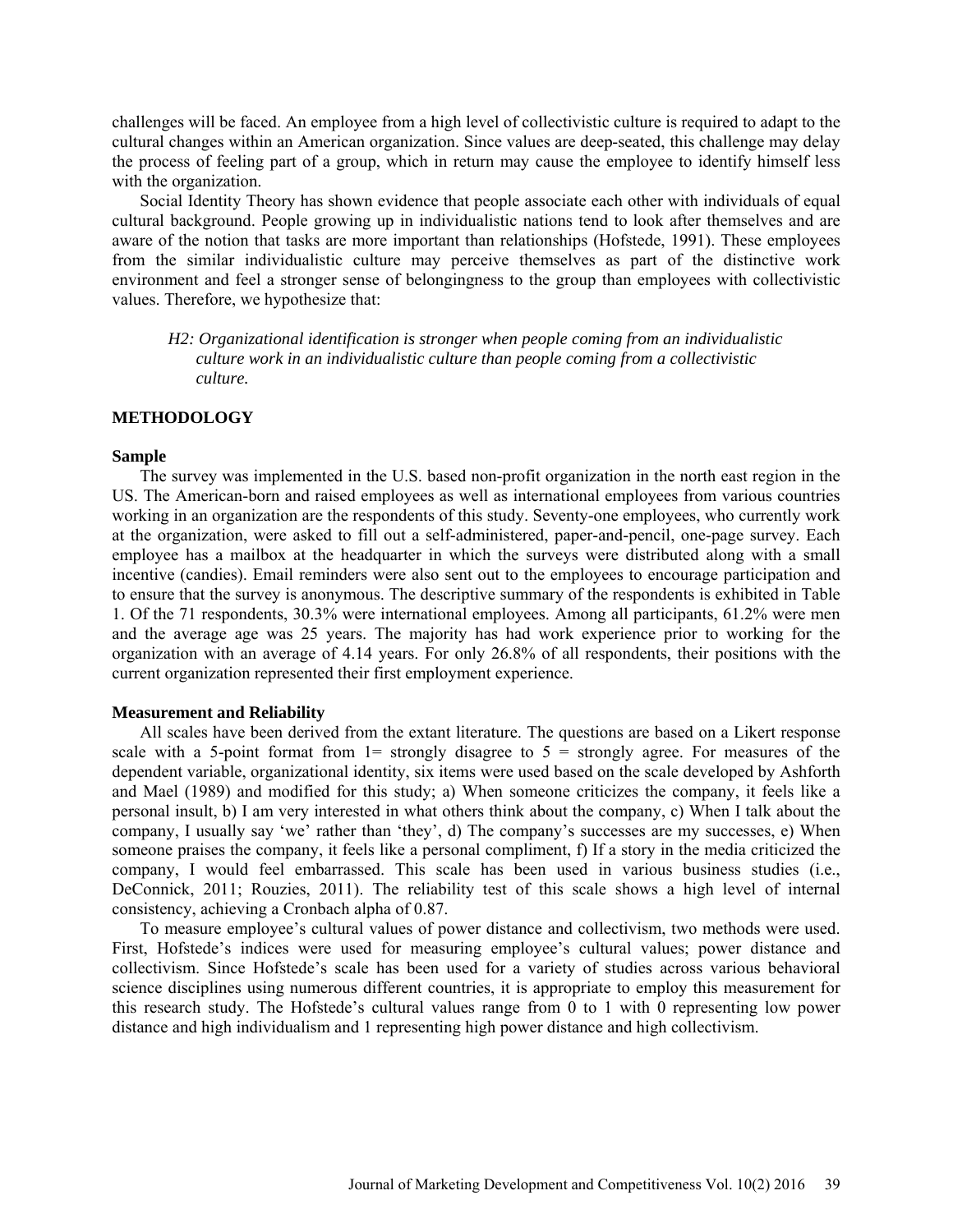| Variable                                | Percentage |
|-----------------------------------------|------------|
| <b>Total Sample Size: 71</b>            |            |
| Gender                                  |            |
| Female                                  | 61.2       |
| Male                                    | 44.8       |
|                                         |            |
| Age<br>$19 - 24$                        | 67.2       |
| $25 - 30$                               | 31.3       |
| $31 - 35$                               | 1.5        |
| $36 - 40$                               | 3.0        |
|                                         |            |
| <b>Years of Work at an organization</b> |            |
| $<$ 1 year                              | 2.8        |
| $1 - 2$ years                           | 12.7       |
| $3 - 5$ years                           | 31.0       |
| $6 - 10$ years                          | 19.7       |
| $>10$ years                             | 14.1       |
| <b>Prior Work Experience</b>            |            |
| Yes                                     | 73.2       |
| No                                      | 26.8       |
| <b>Cultural Values</b>                  |            |
| <b>High Power Distance</b>              | 59.2       |
| <b>Low Power Distance</b>               | 40.8       |
|                                         |            |
| Individualism                           | 57.7       |
| Collectivism                            | 42.3       |
|                                         |            |

### **TABLE 1 SAMPLE DESCRIPTIVE STATISTICS**

Second, the author used the individual cultural value scale by Paul et al. (2006). Measures developed by Paul et al. (2006) have been used and validated to capture Hofstede's dimensions of culture at the individual level better. Five items of power distance were used based on the scale by Paul et al. (2006) a) People in higher positions should make most decisions without consulting people in lower positions, b) People in higher positions should not ask the opinions of people in lower positions too frequently, c) People in higher positions should avoid social interaction with people in lower positions, d) People in higher positions should not delegate important tasks to people in lower positions, e) People in lower positions should not disagree with decisions made by people in higher positions. The Cronbach's alphas for this construct of power distance reflected the acceptable level of reliability of the scale ( $\alpha_{\text{pd}} = 0.842$ ).

Six items of collectivism were also used based on the scale by Paul et al. (2006); a) Individuals should sacrifice self-interest for the group that they belong to, b) Individuals should stick with the group even through difficulties, c) Group welfare is more important than individual rewards, d) Group success is more important than individual success, e) Individuals should pursue their goals after considering the welfare of the group, f) Group loyalty should be encouraged even if individual goals suffer. The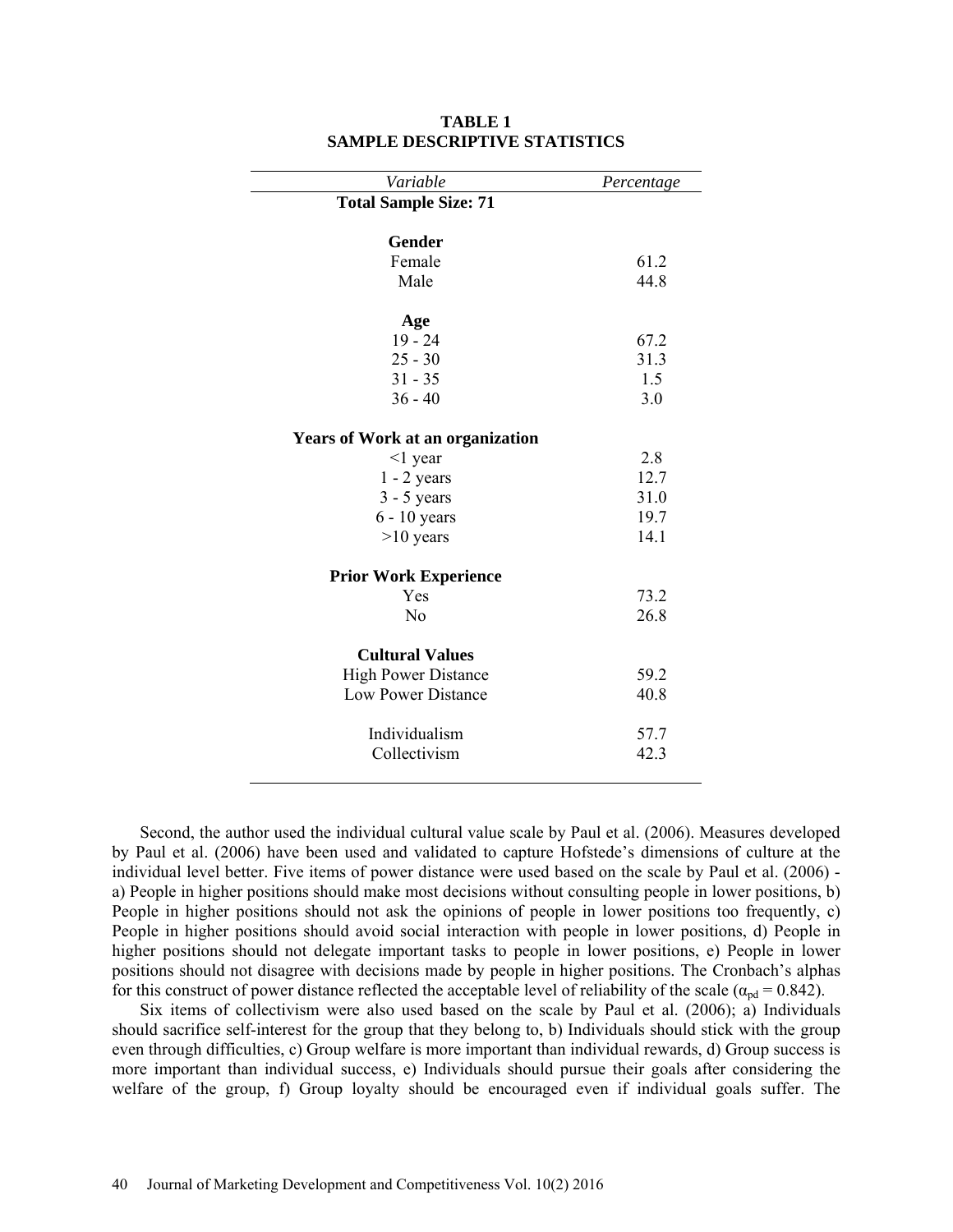Cronbach's alphas for the construct of collectivism also reflected the acceptable level of reliability ( $\alpha_{\text{coll}}$  = 0.770).

Culture of work environment is set up as individualistic and low power distance culture for this study based on Hofstede's indices for cultural dimensions of the U.S.

#### **Analysis and Results**

To test hypothesis 1, ANOVA is performed and the result is summarized in Table 3. As predicted, results indicate significant differences to identify themselves with the organization between employees coming from low power distance cultures and high power distance cultures. In other words, employees coming from low power distance cultures are more likely to identify themselves with the organization than employees coming from high power distance culture when they are working in a low power distance environment. The data provides evidence that the employees coming from high power distance have a higher level of organization identity than employees from low power distance (mean: high PD 3.91, low PD 4.34, F=4.452  $p < .05$ ) in support of H1.

To test for hypothesis 2, ANOVA is performed and the result is summarized in Table 4. The author compares employees coming from collectivistic culture with employees coming from individualistic culture to see who are more likely to identify themselves with the organization. As predicted, results indicate significant differences to identify themselves with the organization between employees coming from collectivistic cultures and individualistic cultures. In other words, employees coming from individualistic cultures are more likely to identify themselves with the organization than employees coming from collectivistic culture when they are working in an individualistic environment. The data provides evidence that the employees coming from individualistic cultures have a higher level of organization identity than employees from collectivistic cultures (mean: collectivism 3.89, individualism 4.37, F=6.117, p= 0.016) in support of H2.

The author also tested hypothesized relationships using individual cultural value scale by Paul et al. (2006) instead of using Hofstede's indices, to measure constructs of power distance and collectivism. However, the results show a different level of organization identity between employees from different cultures of power distance and collectivism, but not at a significant level: for employees from high power distance versus low power distance (mean: high PD 4.06, low PD 4.14,  $\hat{p}$  .10), for employees from collectivistic versus individualistic cultures (mean: collectivism 4.04, individualism 4.13,  $\hat{\mathbf{p}}$  .10). Thus, H1 and H2 are not supported when analyzing hypotheses using individual cultural value scale.

## **TABLE 2 DESCRIPTIVE STATISTICS AND ANOVA RESULTS ON HYPOTHESIS 1 USING HOFSTEDE'S INDICES (COMPARISON OF EMPLOYEES FROM HIGH PD VERSUS LOW PD WORKING AT THE U.S. FIRM)**

|                            | High PD<br>$(n=29)$ |      | Low PD<br>$(n=42)$ |      | F value    |
|----------------------------|---------------------|------|--------------------|------|------------|
|                            |                     |      |                    |      | $(df=1)$   |
|                            | Mean                | S.D. | Mean               | S.D. |            |
| Organizational<br>Identity | 3.91                | 0.30 | 4.34               | 0.37 | $p < 0.5*$ |

Note: \* Significant at  $p<0.05$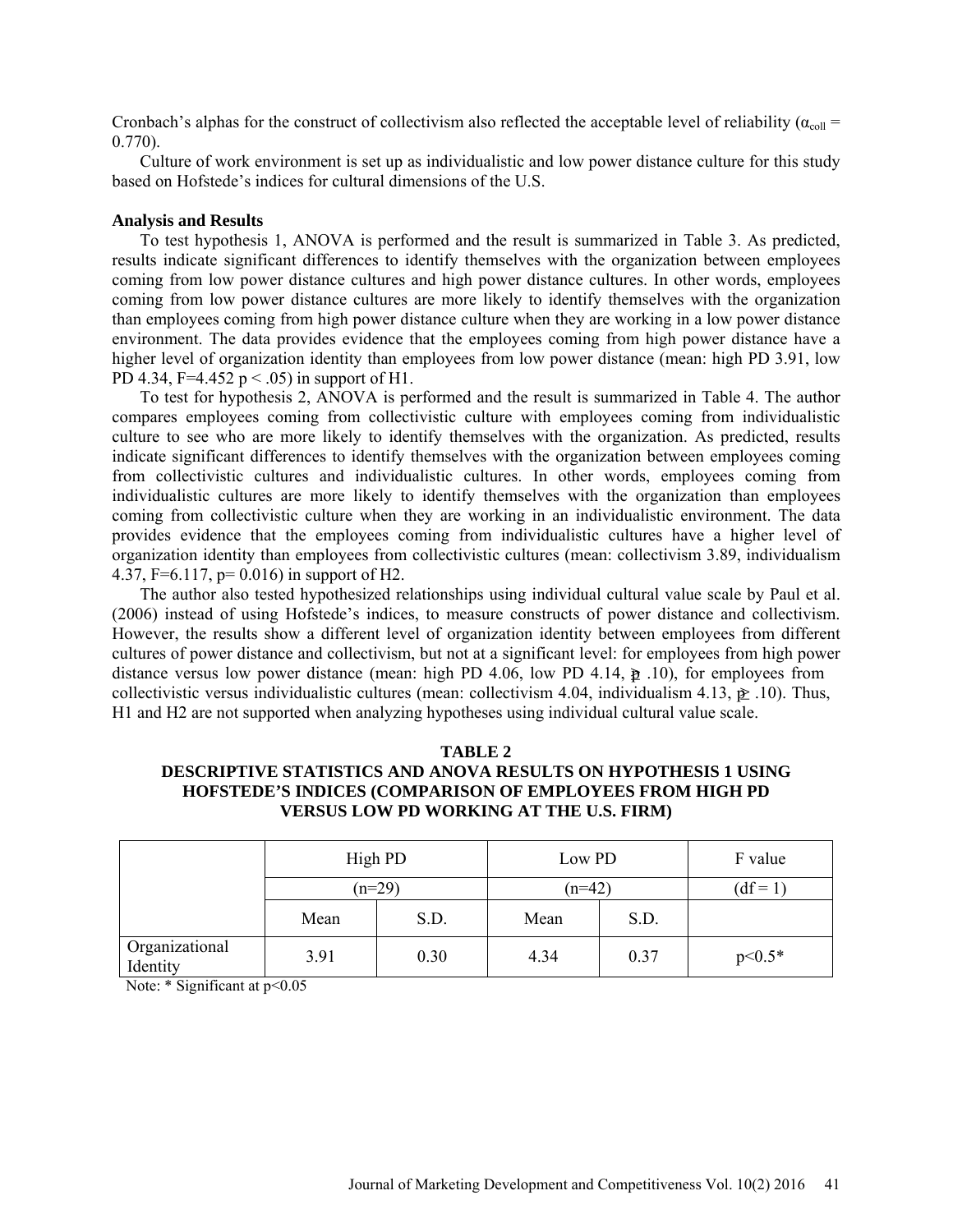## **TABLE 3 DESCRIPTIVE STATISTICS AND ANOVA RESULTS ON HYPOTHESIS 2 USING HOFSTEDE'S INDICES (COMPARISON OF EMPLOYEES FROM COLLECTIVISM VERSUS INDIVIDUALISM WORKING AT THE U.S. FIRM)**

|                            | Collectivism<br>$(n=30)$ |      | Individualism<br>$(n=41)$ |      | p-value    |
|----------------------------|--------------------------|------|---------------------------|------|------------|
|                            |                          |      |                           |      | $(df=1)$   |
|                            | Mean                     | S.D. | Mean                      | S.D. |            |
| Organizational<br>Identity | 3.89                     | 0.40 | 4.37                      | 0.36 | $p < 0.5*$ |

Note: \* Significant at  $p<0.05$ 

#### **DISCUSSION**

This study investigates the relationship between organizational identity and cultures. Personal characteristics help explain how individuals resolve or adapt to organizations with congruent cultural values. The study found there was a significant relationship between each individual's cultural dimensions and their level of organizational identity when there is a congruent cultural fit with their organization. Employees coming from high power distance cultures are more likely to identify themselves with the organization whose cultural environments are high power distance. Similarly, we can conclude that the more individualistic employees, the more the identification with an organization that has an individualistic culture.

The results have implications for the study of culture and social identity theory. Identity development and integration is a fluid and dynamic process. Contextual factors such as immigration or organizational mergers lead individuals to develop an identity that is similar to a novel group. A new identity is likely to be driven or facilitated by different coping mechanisms or social support. Employees from different cultures are likely to receive social support from other peer groups. The re-categorization of novel ingroup could help facilitate the identification with an organization.

With the help of new ways of communication, modern technology, and improved transportation methods, globalization is rapidly growing. More multinational companies bring international employees together that may struggle with the adaptation of national cultures as well as organizational cultures. It is essential to establish a clear comprehension of cultural influences on organizational identity in order to facilitate all employees in their identity building.

Our research has shown that all participants identified themselves with the organization to a certain extent. Those employees from individualistic and low power distance backgrounds, showed a stronger identification in their current work environment, which is individualistic and low power distance in nature. The very diverse working environment may have added to this notion.

"The twenty-first century may become known as the century of the 'global world'" (Paul, et. al). With the growing number of multinational companies all around the world, there is an enormous need for cross-cultural research. International businesspeople can encounter several cross cultural challenges. Finding ways to train personnel and to help understand international co-workers is a knowledge gap that has not yet been filled.

Limitations to this study are several. First, it is limited in terms of the generalizability of findings because of nature of the research design of this study. The findings are specific to a certain population and organization. The same research design may or may not have had similar outcomes when conducted in another country or even another company in different industries in the United States. Another caveat for this study is the relatively small sample size and a question of whether the sample from different cultures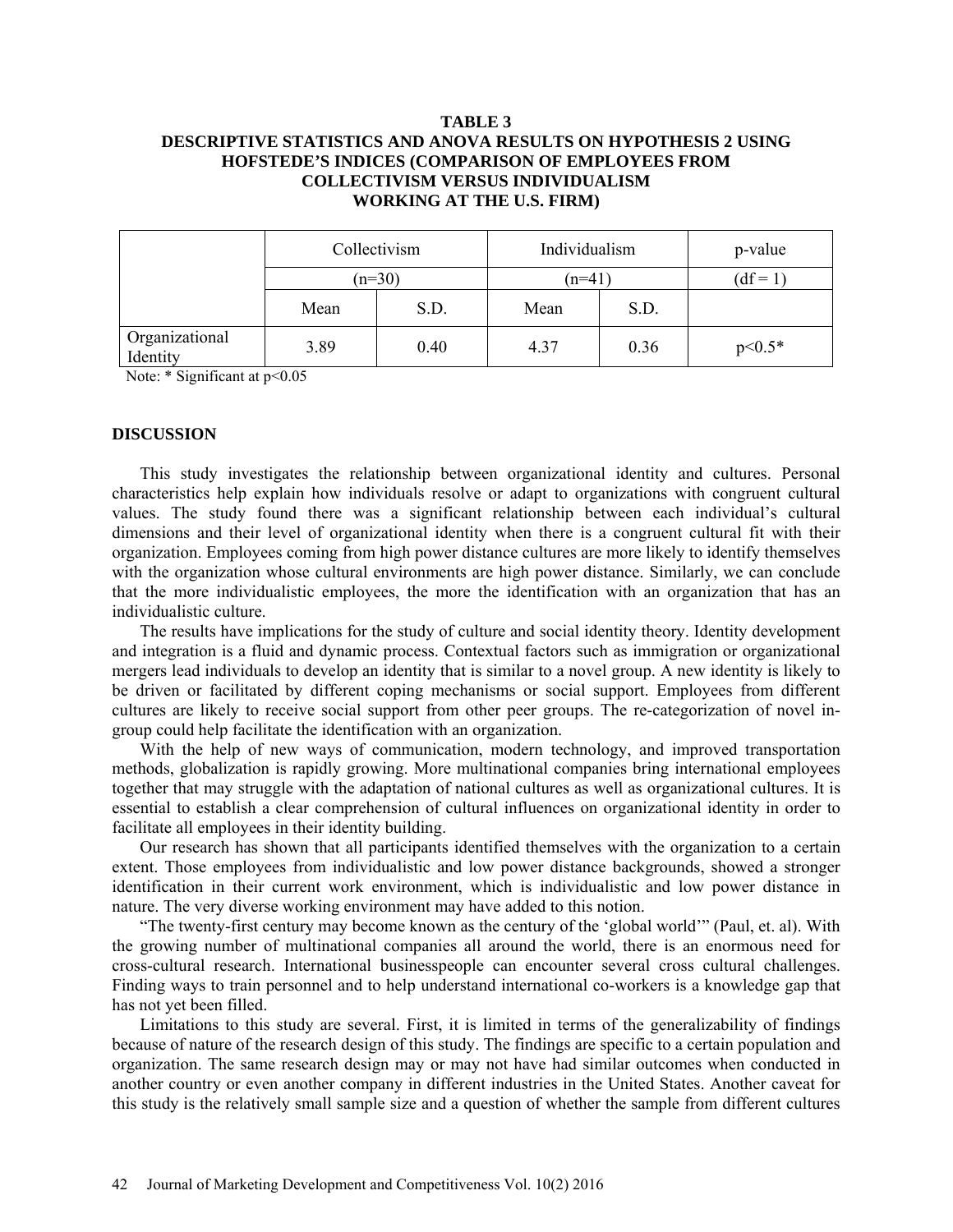appropriately captures their level of organizational identity from different countries. Even though Hofstede's indices have been widely used all around the world, many researchers argue that his indices are outdated and cultural values may change over time. Furthermore, the proposed empirical research takes into account only two cultural dimensions, power distance and collectivism. Whether or not the proposed relationships will hold across other cultural dimensions cannot be extrapolated from this paper.

Future areas of research include replication of this research with other cultural dimension of uncertainty avoidance, masculinity, and long-term orientation. Additionally, the study can be replicated in other industries and countries with larger sample size. Particularly, study of organization identity of employees working at the multinational firms in emerging markets provides an interesting avenue for investigations. It would also help determine if the proposed model is universal or culture specific. A final area of future research would be to understand other moderators such as age, years of work experience, and other personal cultural characteristics in this model, and whether they positively moderate the influence of organizational identity.

#### **REFERENCES**

- Albert, S. & Whetten, D.A. (1985). Organizational identity. *Research in organizational behavior*, 7, 263– 295.
- Ashforth, B.E. (1997). Petty tyranny in organizations: A preliminary examination of antecedents and consequences, *Canadian Journal of Administrative Sciences*, 14, (2), 126–140.
- Ashforth, B.E. & Mael, F. (1989). Social identity theory and the organization. *Academy of Management Review*, 14, 20-39.
- Brown, M. E. (1969). Identification and some conditions of organizational involvement. *Administrative Science Quarterly*. 14, 346-355.
- Bureau of Labor Statistics. (2010). Time use on an average work day for employed persons ages 25 to 54 with children. American Time User Survey. [<http://www.bls.gov/tus/charts/chart1.pdf>](http://www.bls.gov/tus/charts/chart1.pdf)
- Daniels, J.D., Radebaugh, L.H, & Sullivan, D.P. (2004). *International business: Environments and operations.* Upper Saddle River, N.J: Prentice Hall.
- DeConnick, J. (2011). The Effects of Leader-Member Exchange and Organizational Identification on Performance and Turnover Among Salespeople. *Journal of Personal Selling and Sales Management*, 31, 1, 21-34.
- Farber, B.A. (1983). Introduction: A critical perspective on burnout In: Farber, B. A. (Ed.) *Stress and Burnout in the Human Service Professions*, New York; Pergamon.
- Fischer, R., Ferreira, M.C, Assmar, E., Redford, P., & Harb, C. (2005). Organizational Behaviour across Cultures*. International Journal of Cross Cultural Management*, 5, 1, 27-48.
- Hall, D.T, Schneider, B. & Nygren, H.T. (1970). Personal Factors in Organizational Identification, *Administrative Science Quarterly.* 15. 176-190.
- Hofstede, G. (1980). *Culture's consequences: International differences in work-related values*, Beverly Hills, CA: Sage.
- Hofstede, G. (1991). *Cultures and organizations: Software of the mind* (2nd Ed.). New York: McGraw-Hill.
- Hofstede, G. (1996) *[Cultures and Organizations: Software of the Mind: Intercultural Cooperation and Its](http://www.amazon.com/exec/obidos/ASIN/0070293074/help4u-20)  Importance for Survival,* New York: McGraw-Hill.
- Hofstede, G. (2001). *Culture's consequences, comparing values, behaviors, institutions, and organizations across nations*, Thousand Oaks, CA: Sage.
- Levinson, H. (1965). Reciprocation: The relationship between man and organization. *Administrative Science Quarterly*, 9, 370-390.
- McBain, R. (2003). *Organisational identity*. Henley Manager Update, 14, (4).
- Mael, F. & Ashforth, B.E. (1992). Alumni and their alma mater: A partial test of the reformulated model of organizational identification. *Journal of Organizational Behavior*, 13, 103-123.